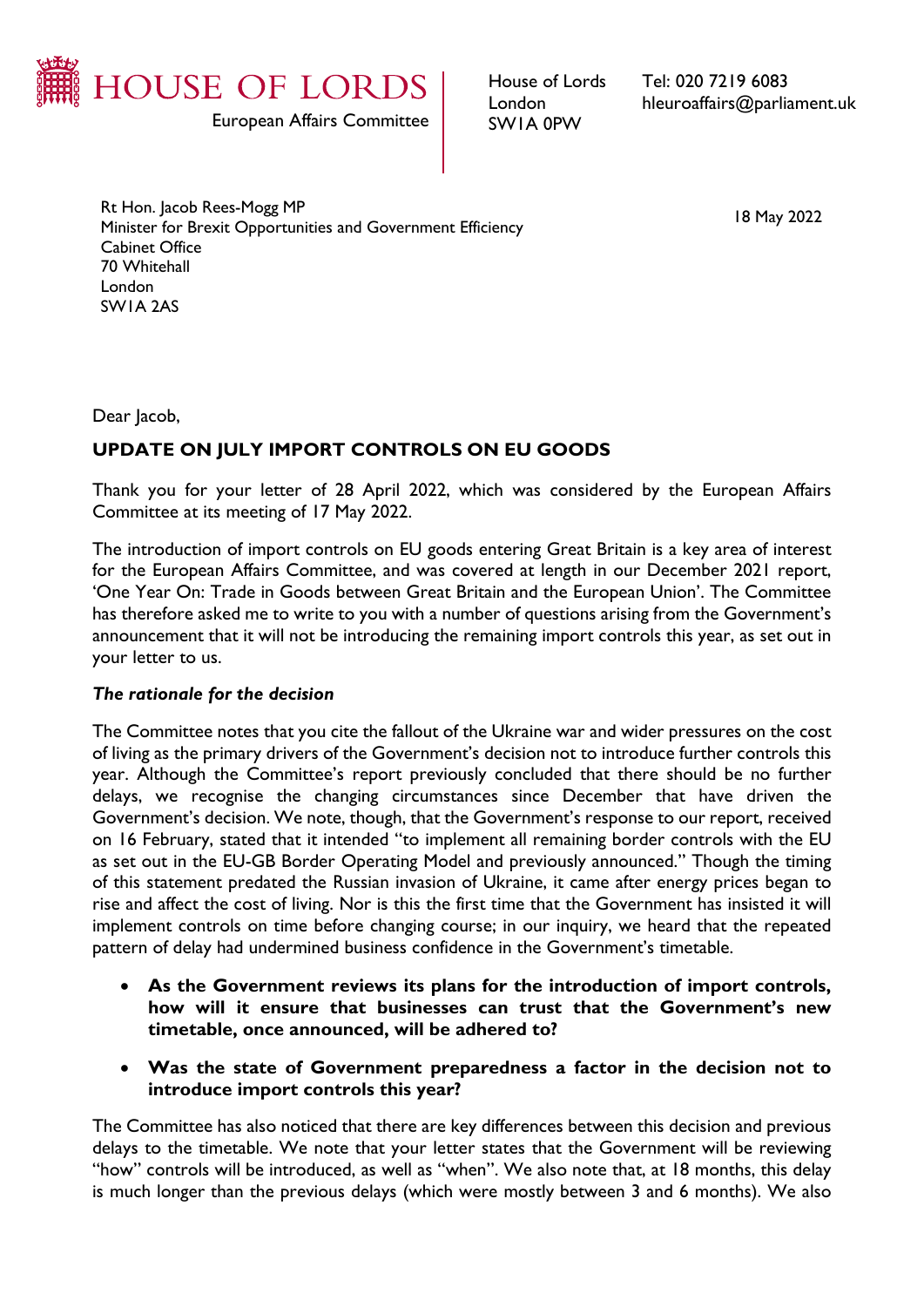note that the introduction of import controls is now explicitly linked to the Government's longerterm plans for a more light-touch and digitised border (plans which this Committee welcomed in its report). We look forward to further details when the Government publishes its Target Operating Model in the autumn.

• **Can you confirm that this latest decision is not simply another delay, and instead reflects a more fundamental change in the Government's approach to import controls?**

## *Asymmetry at the GB-EU border*

In the wake of the previous delay, concerns were raised by some businesses that an "asymmetric" border could put GB exporters at a competitive disadvantage, as they faced more onerous controls than EU exporters. At the time, the Government responded to these concerns by stressing that this situation was only temporary, as the controls would be introduced shortly, an argument with which this Committee expressed some agreement in its report. However, the asymmetry between GB and EU exporters is now set to last for a much longer period.

• **In the light of the Government's decision not to include controls until at least the end of 2023, what steps will it take to mitigate the impact on GB exporters of the asymmetric implementation of checks and controls at the GB-EU border?**

This Committee has previously urged the Government to seek a further agreement with the EU to reduce the burden of SPS controls, particularly on exporters, including in a recent letter to the Foreign Secretary (dated 29 April 2022).<sup>[1](#page-1-0)</sup> With this latest decision, the UK is now effectively applying similar rules to imports from the EU as if a further SPS agreement was in place, but without obtaining for our exporters the easements that such an agreement would provide.

• **Do you agree that, while unilateral easements to SPS imports may have some benefits, it would be preferable to reach an agreement with the EU so that importers and exporters alike can benefit from lighter-touch controls?**

## *Physical infrastructure at ports*

This decision means that port authorities have spent considerable time and money on preparing new physical infrastructure for import controls, which will now not be used for 18 months, if at all. The Committee notes that representatives of the ports have called for compensation for this. The Government itself has also invested considerable money in supporting these preparations. In the Government response to our report, we were told that as of December 2021, the Government had disbursed £95.5m in grants from the Port Infrastructure Fund to support spending on port infrastructure, that the Department for Transport had spent a further £292.2 million on inland border infrastructure, and that HMRC had spent a further £77 million on inland border facilities.

• **Does the Government intend to compensate port authorities for the resources they have invested in physical infrastructure that now may not be needed?** 

<span id="page-1-0"></span><sup>&</sup>lt;sup>1</sup> Letter from Lord Kinnoull to the Foreign Secretary, dated 29 April 2022: <https://committees.parliament.uk/publications/22106/documents/164126/default/>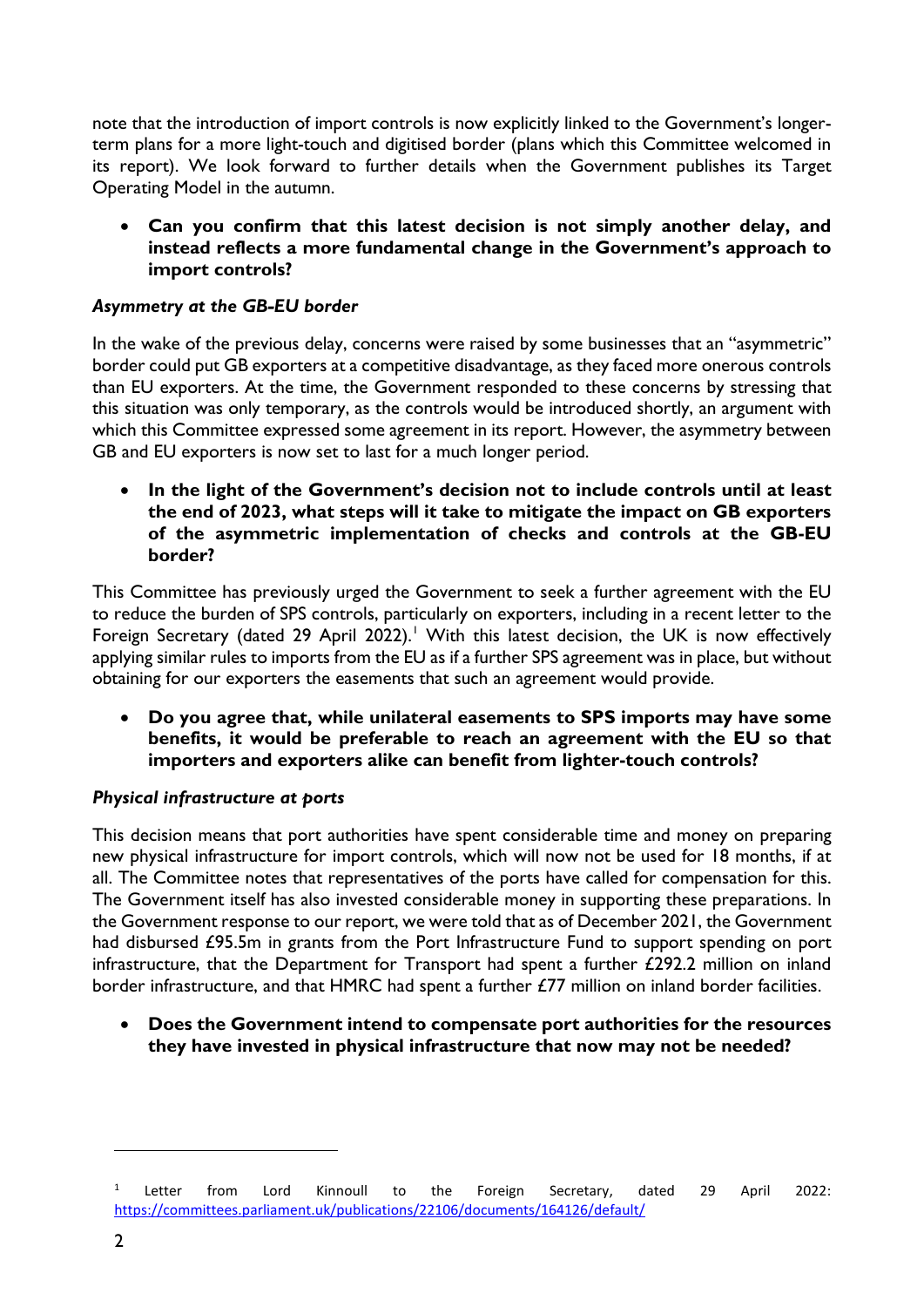• **How much in total did the Government spend on new physical infrastructure in preparation for the now defunct July 2022 deadlines, and to what extent was this expenditure wasted in the light of the new plans?**

#### *Biosecurity*

The Committee notes that concerns have been raised in some quarters over the potential animal health, food safety and biosecurity implications of the decision not to introduce SPS checks this year, particularly now that the UK is outside EU veterinary surveillance structures.

Both the British Veterinary Association and the National Pig Association have raised specific concerns over African Swine Fever, which is widespread in parts of Europe.<sup>[2](#page-2-0)</sup> In addition, the Government website warns that bluetongue virus, which affects cattle, is "circulating widely" in France and Belgium, and "could also spread into the UK if infected animals, or germinal products, are imported from countries where bluetongue is circulating."[3](#page-2-1) According to the Financial Times, an imported German cow was fortuitously discovered last year to have Bluetongue virus when it was sent for slaughter in Britain.<sup>[4](#page-2-2)</sup>

The Committee also recalls comments made by Sam Lowe, then a Senior Fellow at the Centre for European Reform, during its previous inquiry into these matters:

*"It is also important to take a step back and ask why these controls exist in the first place. Why do most countries impose some form of checks on products from outside, particularly on products of animal origin? Why are Sanitary and Phytosanitary controls so intrusive? Why do they nearly always happen at the border? It is because you are guarding against pestilence and disease."[5](#page-2-3)*

• **In the absence of the remaining SPS controls, what alternative steps is the Government taking to safeguard the UK's biosecurity and prevent the entry of dangerous, contaminated or illegally smuggled SPS products into the UK, particularly now that the UK is outside EU veterinary surveillance mechanisms?** 

## **International legal obligations**

The decision also raises anew the question of the UK's international legal obligations at the World Trade Organization (WTO). In reference to the last decision to delay, in September 2021, the Government told this Committee that it was confident in the UK's compliance, stressing in particular that this was merely a "short, further time-limited delay to some controls". Indeed, this Committee's report concluded that "so long as the situation is time-bound, there is a low risk of adverse legal consequences flowing from this delay. We remain to be convinced, however, that this would remain the case if the status quo persisted indefinitely, without these checks and controls being introduced."

<span id="page-2-0"></span><sup>&</sup>lt;sup>2</sup> Statement by the British Veterinary Association, 28 April 2022: [https://www.bva.co.uk/news-and-blog/news](https://www.bva.co.uk/news-and-blog/news-article/vets-say-government-decision-to-delay-import-checks-requirement-by-up-to-18-months-flies-in-the-face-of-common-sense/)[article/vets-say-government-decision-to-delay-import-checks-requirement-by-up-to-18-months-flies-in-the-face](https://www.bva.co.uk/news-and-blog/news-article/vets-say-government-decision-to-delay-import-checks-requirement-by-up-to-18-months-flies-in-the-face-of-common-sense/)[of-common-sense/](https://www.bva.co.uk/news-and-blog/news-article/vets-say-government-decision-to-delay-import-checks-requirement-by-up-to-18-months-flies-in-the-face-of-common-sense/) ; Statement by the National Pig Association, 30 April 2022: [http://www.npa](http://www.npa-uk.org.uk/NPA_warns_of_ASF_risk_from_Government_decision_to_abandon_checks_on_EU_imports.html)[uk.org.uk/NPA\\_warns\\_of\\_ASF\\_risk\\_from\\_Government\\_decision\\_to\\_abandon\\_checks\\_on\\_EU\\_imports.html](http://www.npa-uk.org.uk/NPA_warns_of_ASF_risk_from_Government_decision_to_abandon_checks_on_EU_imports.html) 3 Department for Environment, Food and Rural Affairs, 'Bluetongue: how to spot and report the disease', 11 August

<span id="page-2-1"></span><sup>2021:</sup> https://www.gov.uk/guidance/bluetongue<br><sup>4</sup> Financial Times, 'UK farmers sound alarm on lack of border checks', 10 May 2022:

<span id="page-2-2"></span>https://www.ft.com/content/35f54034-6551-49d9-bf36-ed463477cbca<br>
<sup>5</sup> European Affairs Committee, Oral Evidence: Trade in Goods, 19 October 2021, Q7:

<span id="page-2-3"></span><https://committees.parliament.uk/oralevidence/2861/pdf/>